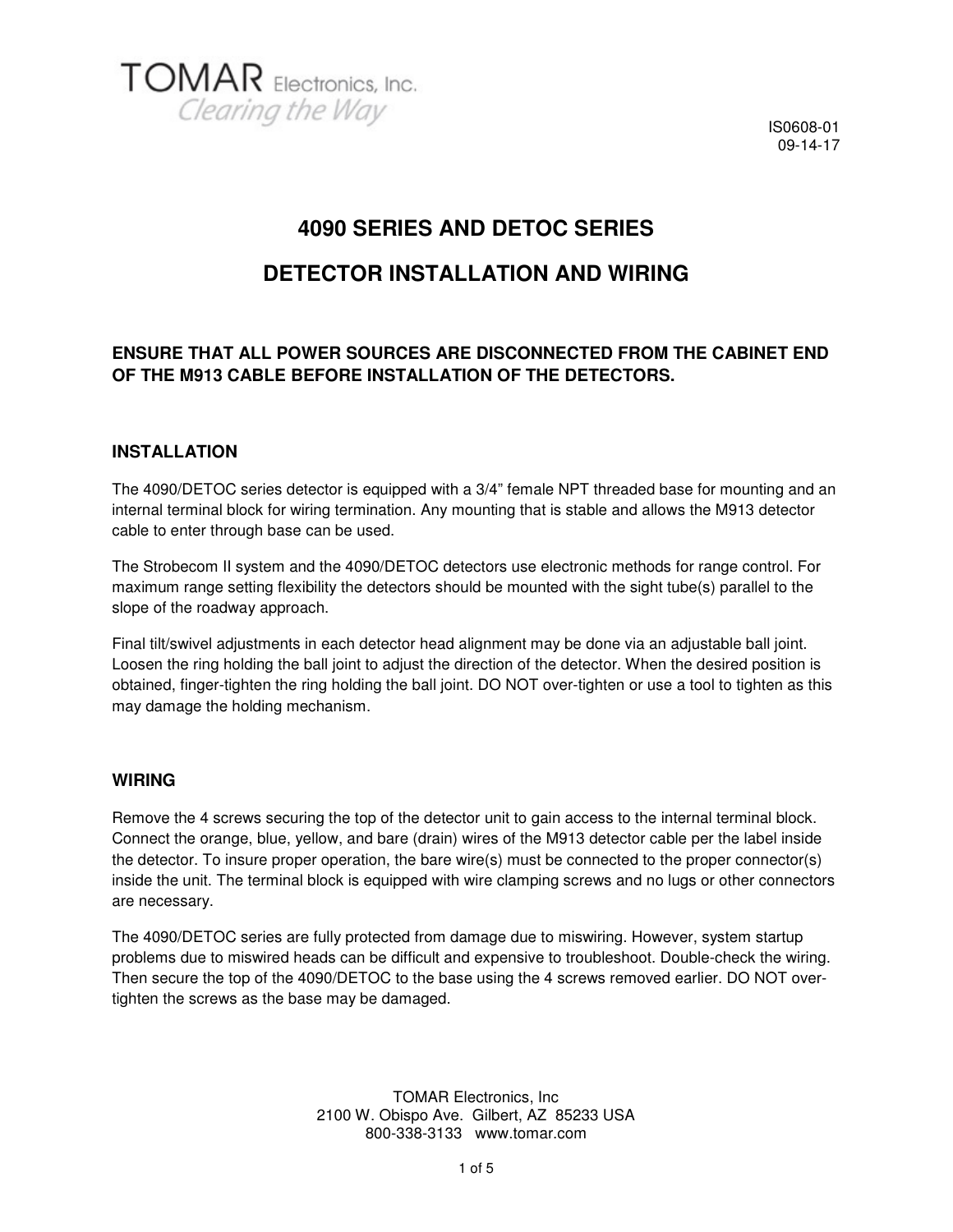



#### **WIRING PER DETECTOR TYPE**

# **2-direction, 2-channel Single (1) cable**

#### **MODELS: (x = color A, B, G, R, W)**

4090-22-SD 4090-22-SD-CL-x 4090-22-ST 4090-22-ST-CL-x DETOC22 DETOC22-CL-x

+V IN Orange -GND Bare Wire SIG A Yellow SIG B Blue Terminal #5 No connection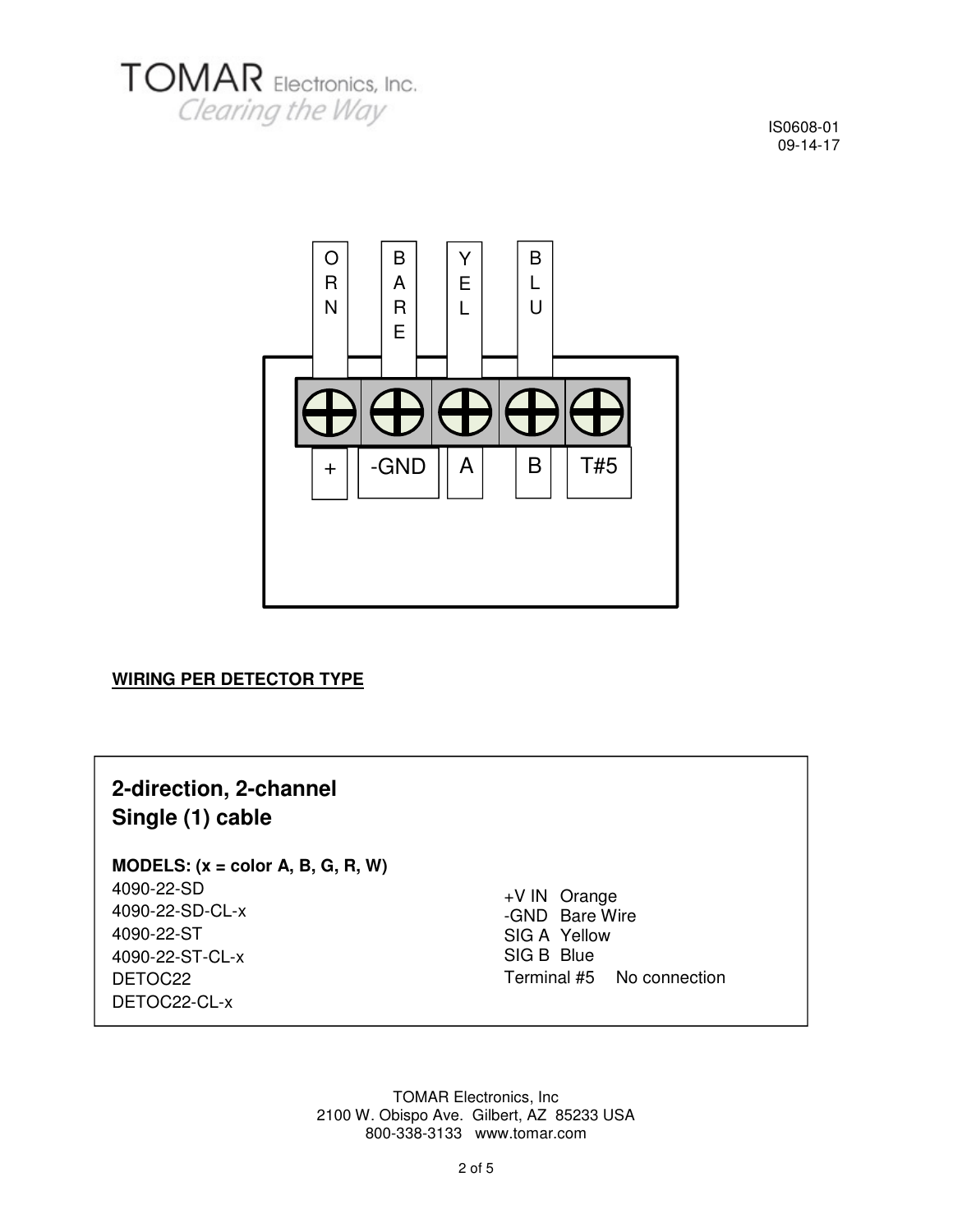

### **OPTIONAL WIRING**

## **2-direction, 2-channel Two (2) cables**

#### **MODELS: (x = color A, B, G, R, W)**  4090-22-SD 4090-22-SD-CL-x 4090-22-ST 4090-22-ST-CL-x DETOC22 DETOC22-CL-x

+V IN Orange (both cables) GND Blue (both cables) SIG A Yellow (cable 1) SIG B Yellow (cable 2) Terminal #5 Bare wire (both cables)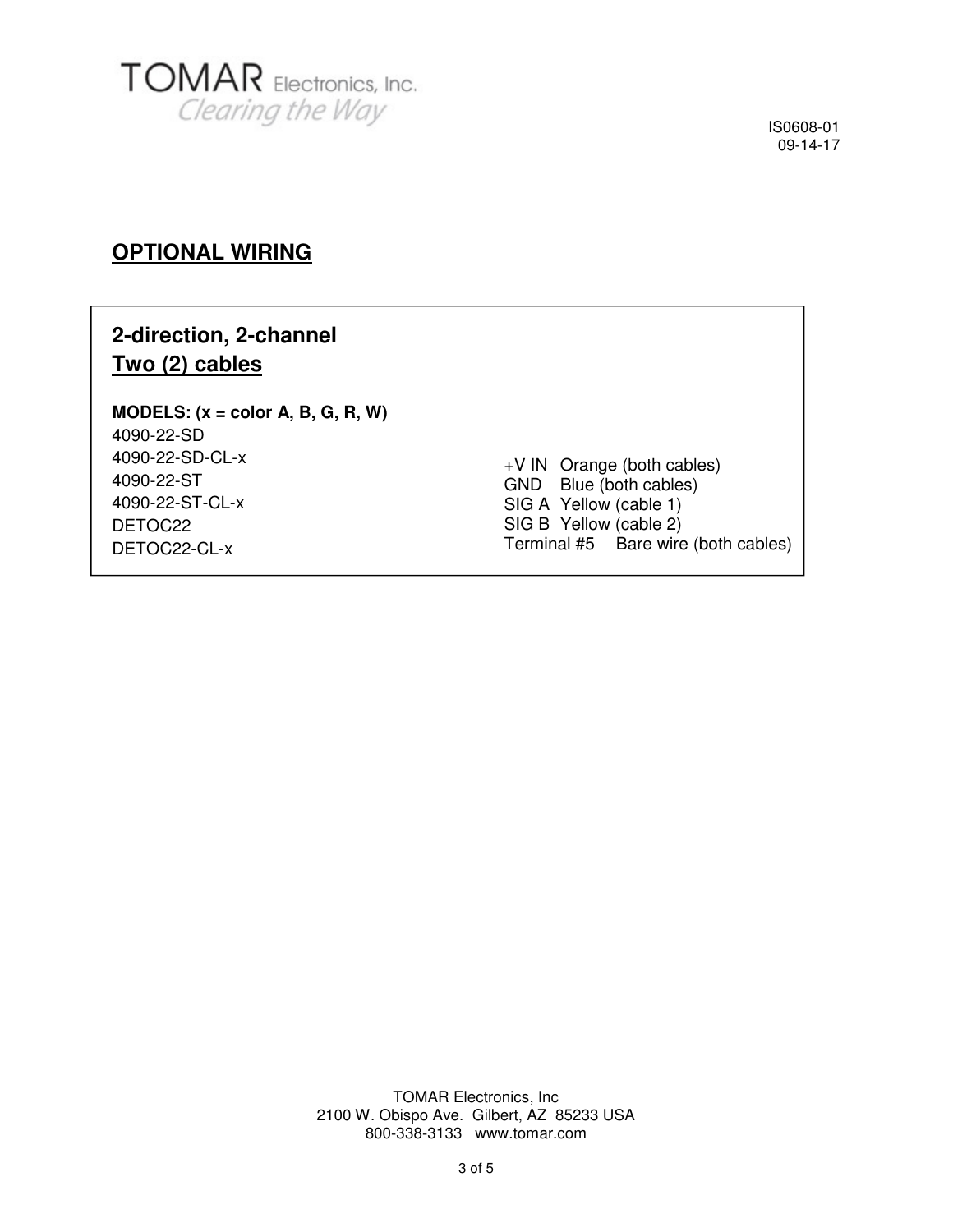



### **WIRING PER DETECTOR TYPE**

## **2-direction, 1-channel Single (1) cable**

**MODELS: (x = color A, B, G, R, W)** 

4090-21-SD 4090-21-SD-CL-x 4090-21-SD1CL-x 4090-21-ST 4090-21-ST-CL-x 4090-21-ST1CL-x DETOC21 DETOC21-CL-x DETOC21-1CL-x

+V IN Orange -GND Blue SIG A Yellow<br>SIG B N/C No Connection Terminal #5 Bare Wire